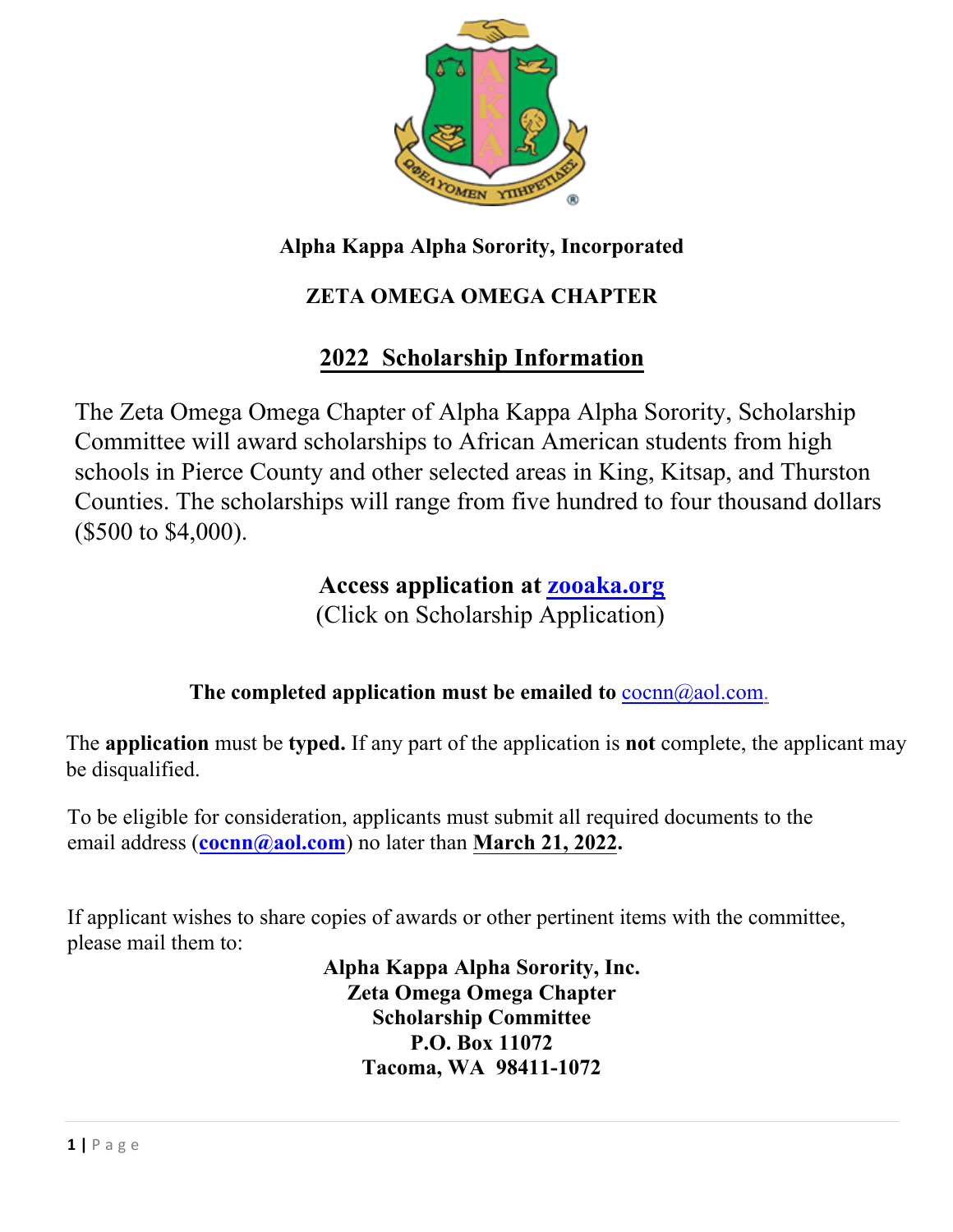# **Alpha Kappa Alpha Sorority, Incorporated ZETA OMEGA OMEGA CHAPTER**

### **Alpha Kappa Alpha Scholarship - 2022**

### **QUALIFICATIONS**

#### **Each applicant must be:**

- 1. An African American student.
- 2. A citizen of the United States.
- 3. Graduating high-school senior this current year, with an earned G.P.A. of 2.7 or higher.
- 4. Planning to attend an accredited university, college, or technical institution.

#### **REQUIREMENTS**

#### **Each applicant must email to cocnn@aol.com the items below by Monday, March 21, 2022:**

- 1. In the Application for Scholarship Award section: school activities, community activities, organizations, awards certificates or special recognition, future and, educational/career goals.
- 2. Three (3) letters of recommendation from teachers, school counselors/administrators, employers, other adults in the community (exclusive of family members)
- 3. A copy of your **final transcript.**

#### **EVALUATION CRITERIA**

#### **Each applicant is evaluated on:**

- 1. Quality of transcript
- 2. Degree of involvement in school activities
- 3. Extent of involvement in community activities
- 4. Quality of the essay
- 5. Content of letters of recommendation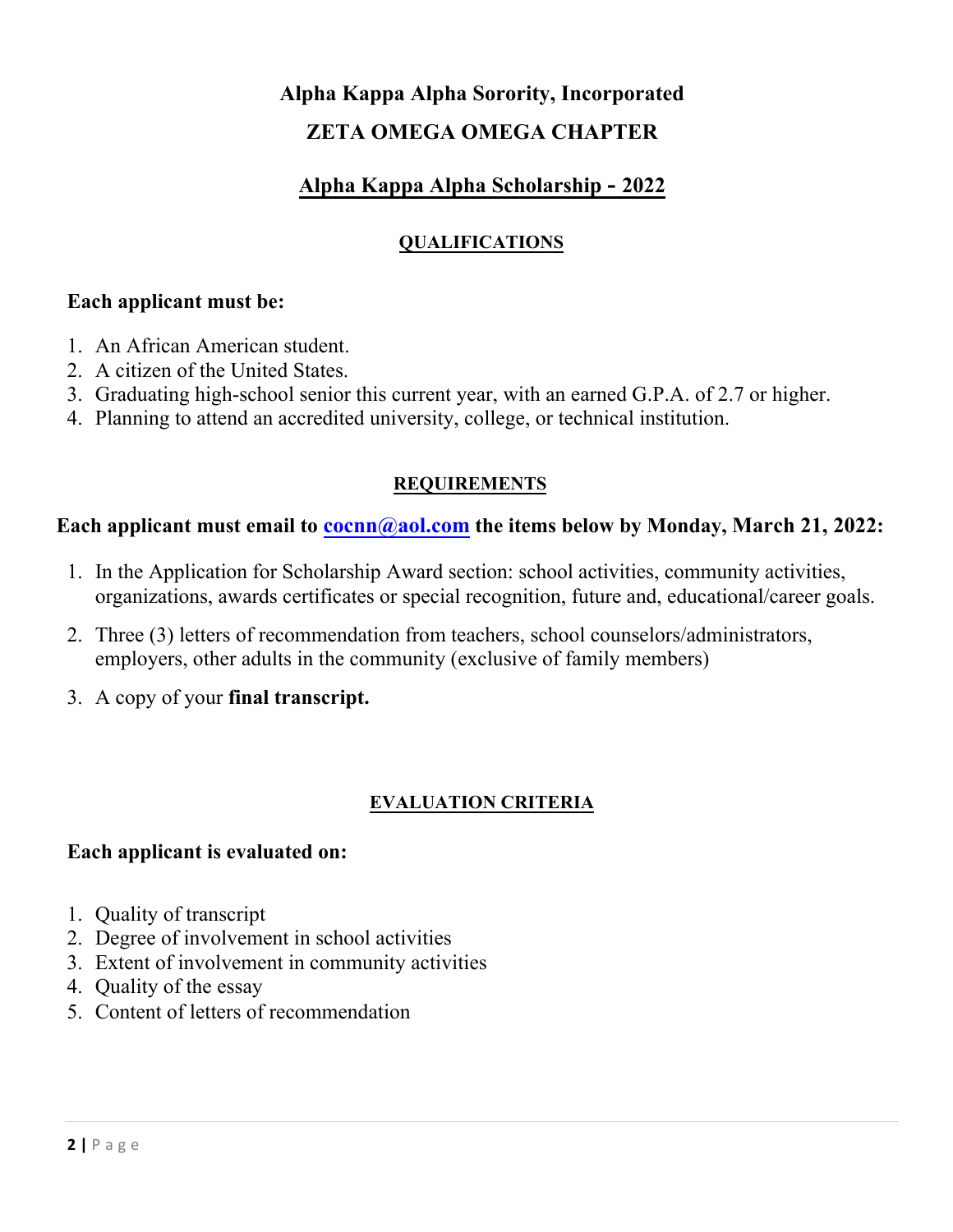## **ZETA OMEGA OMEGA CHAPTER**

### **APPLICATION FOR SCHOLARSHIP AWARD**

|                                                                     |      | Birth Date $\frac{1}{\sqrt{2}}$                                                                      |  |
|---------------------------------------------------------------------|------|------------------------------------------------------------------------------------------------------|--|
| First<br>Middle                                                     | Last |                                                                                                      |  |
|                                                                     |      | Ethnicity Male Female U.S. Citizen: Yes No                                                           |  |
|                                                                     |      |                                                                                                      |  |
|                                                                     |      |                                                                                                      |  |
| Father/Guardian                                                     |      |                                                                                                      |  |
|                                                                     |      |                                                                                                      |  |
| Number of other siblings presently<br>attending college/university: |      |                                                                                                      |  |
|                                                                     |      |                                                                                                      |  |
|                                                                     |      | Attending ___________________________College/University Area of study ______________________________ |  |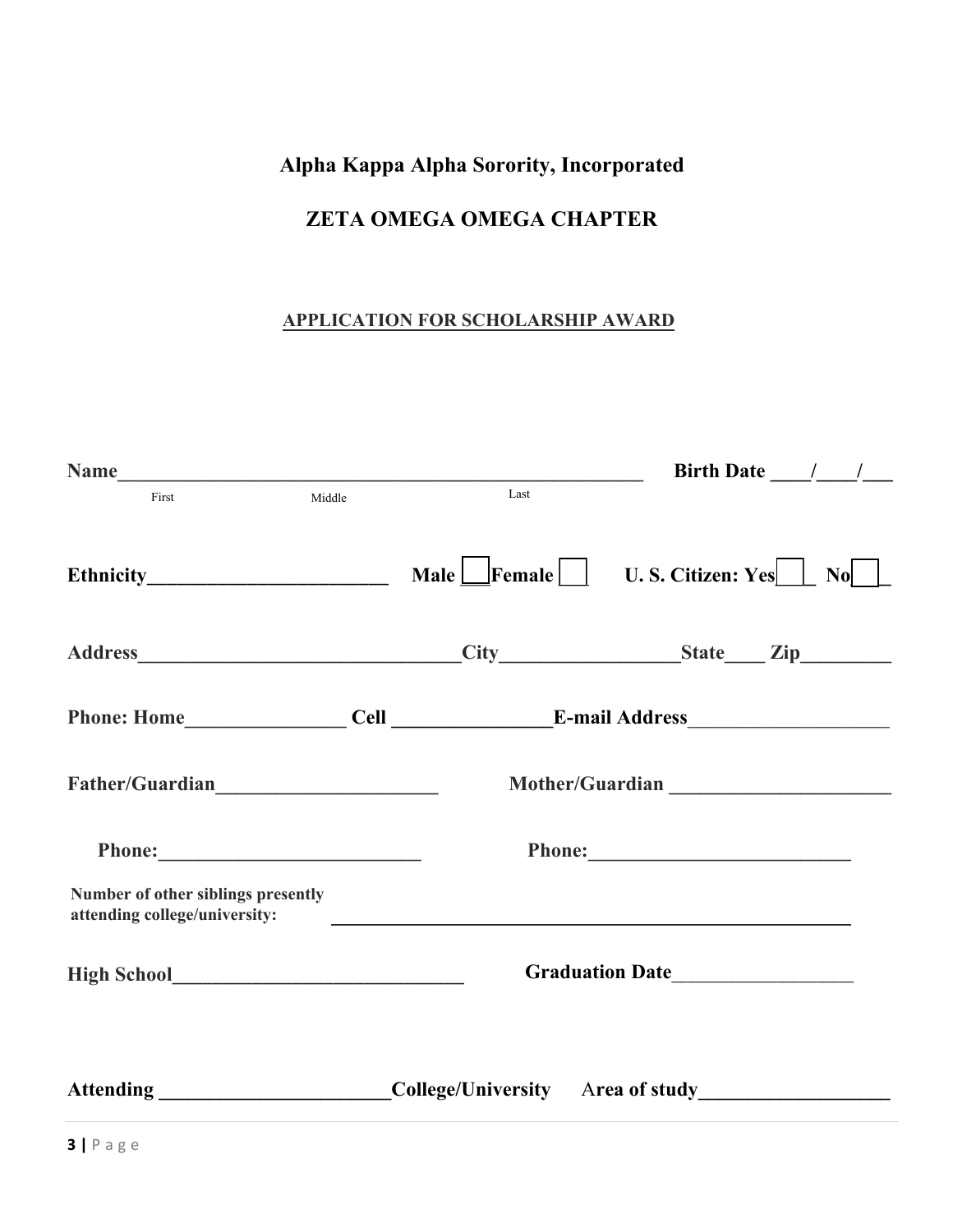### **ZETA OMEGA OMEGA CHAPTER**

### You may use additional paper to complete the items below.

1. List school activities in which you have been involved.

2. List your involvement with community activities/organizations.

- 3. List awards, certificates, and special recognition you received for accomplishments.
- 4. Briefly discuss your educational and career goals.